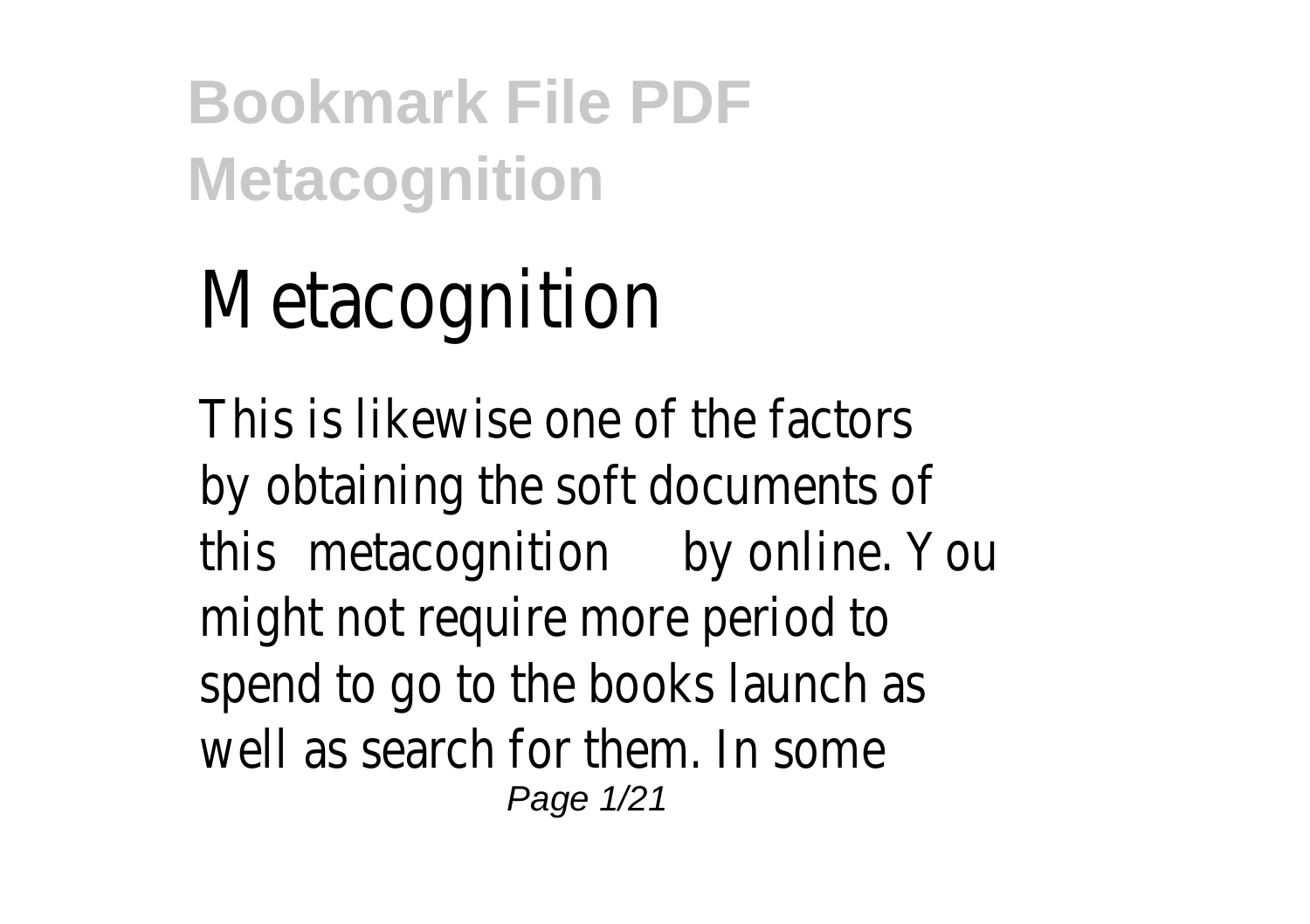cases, you likewise do not disco the declaration metacognition th you are looking for. It will certainly squander the time.

However below, later than you this web page, it will be for that reason utterly simple to get as Page 2/21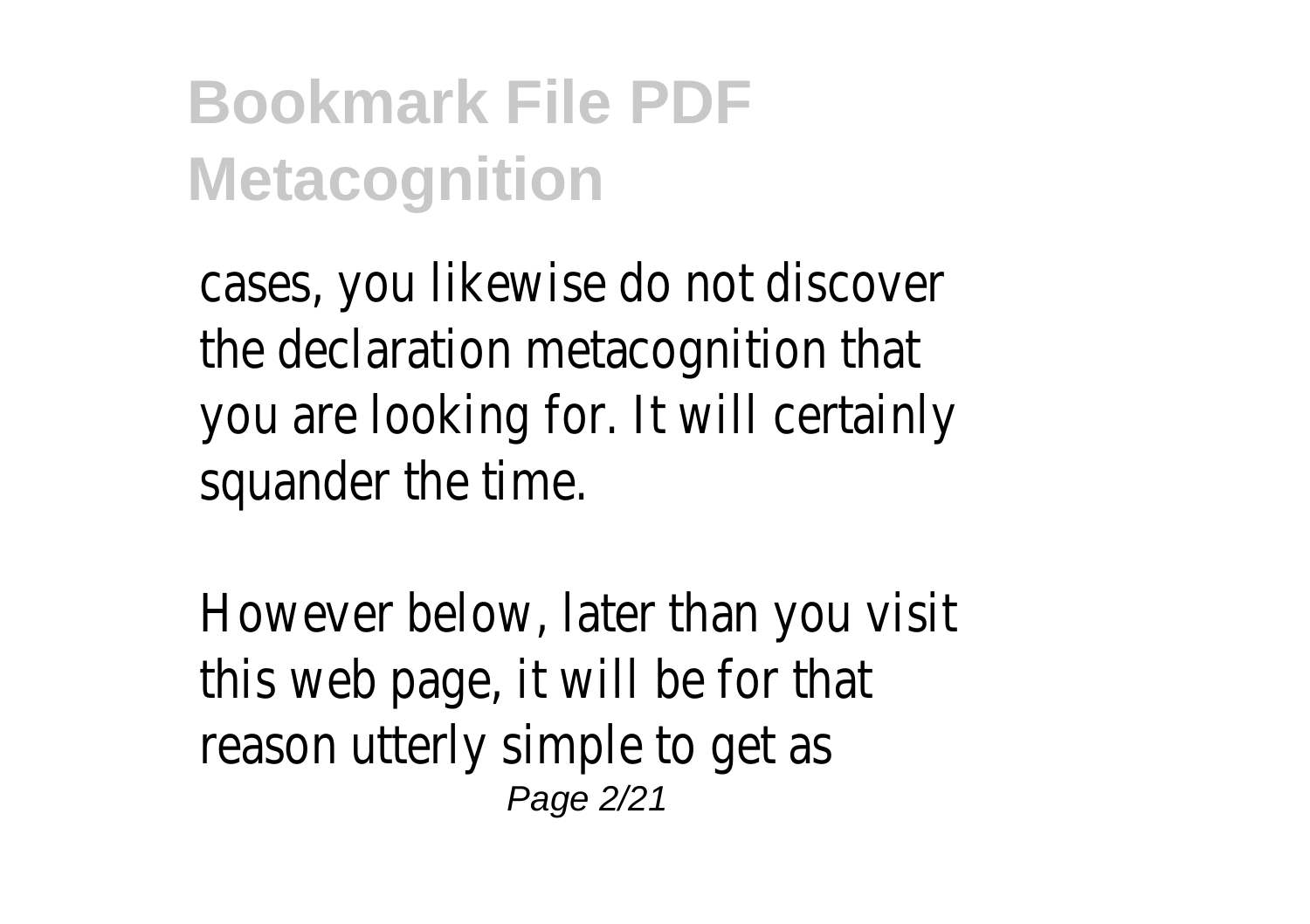competently as download guide metacognition

It will not consent many grow o we run by before. You can pull of while take action something else house and even in your workplace. therefore easy! So, are you Page 3/21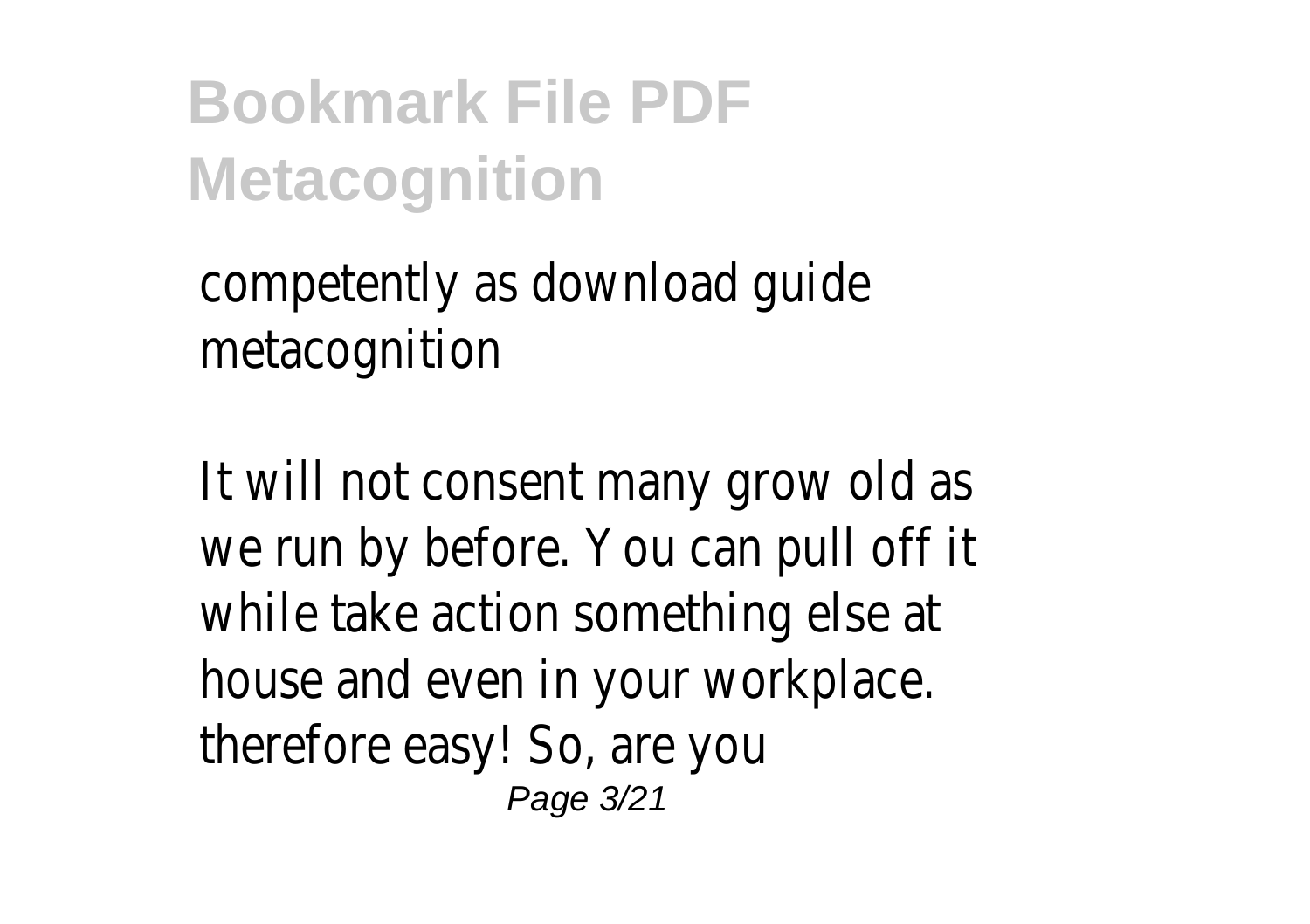question? Just exercise just what we provide under as without difficulty as remiet acognition what you like to read!

Think of this: When you have tit that you would like to display at Page 4/21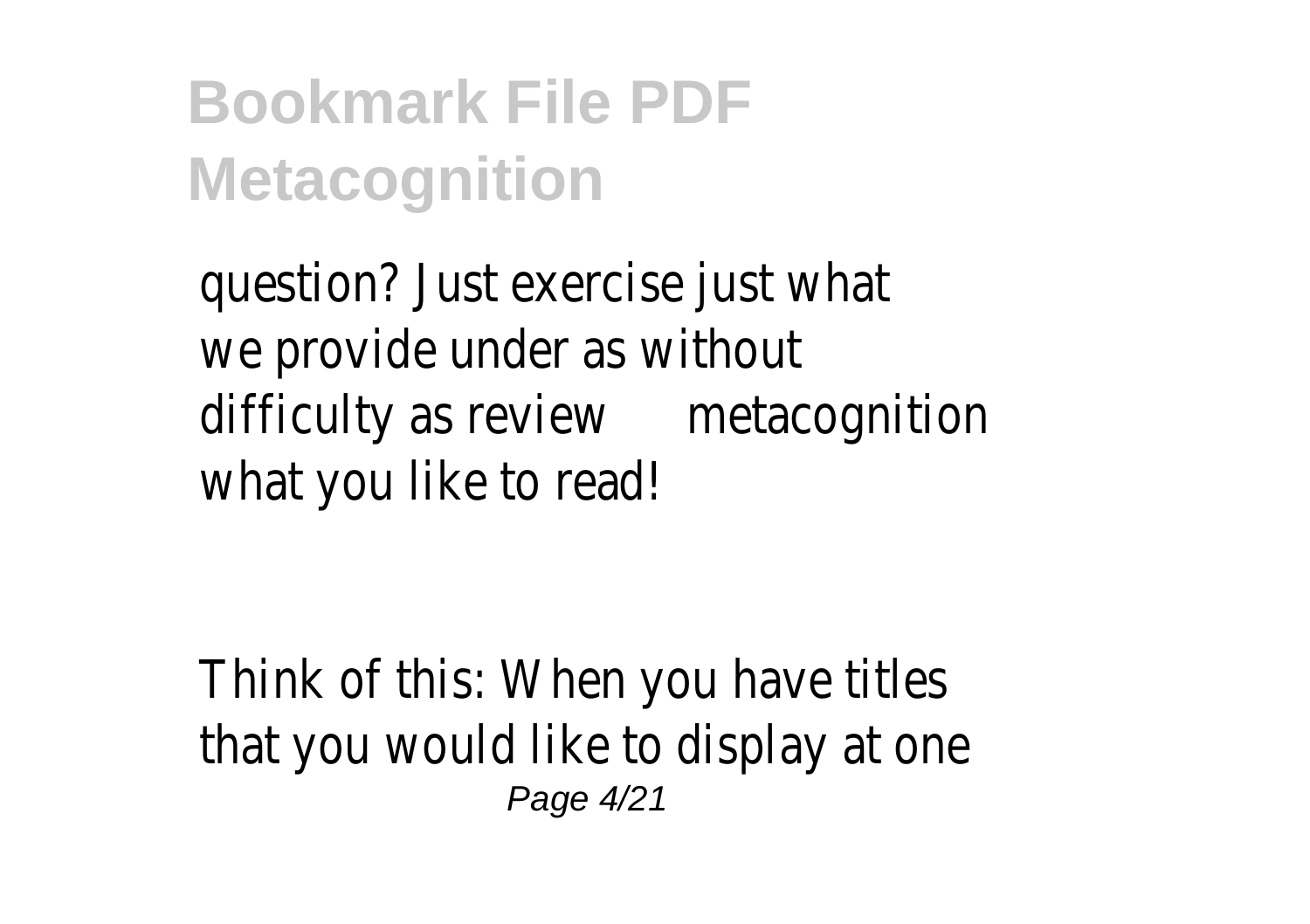of the conferences we cover or have an author nipping at your heels, but you simply cannot just the cost of purchasing your ow booth, give us a call. We can be solution.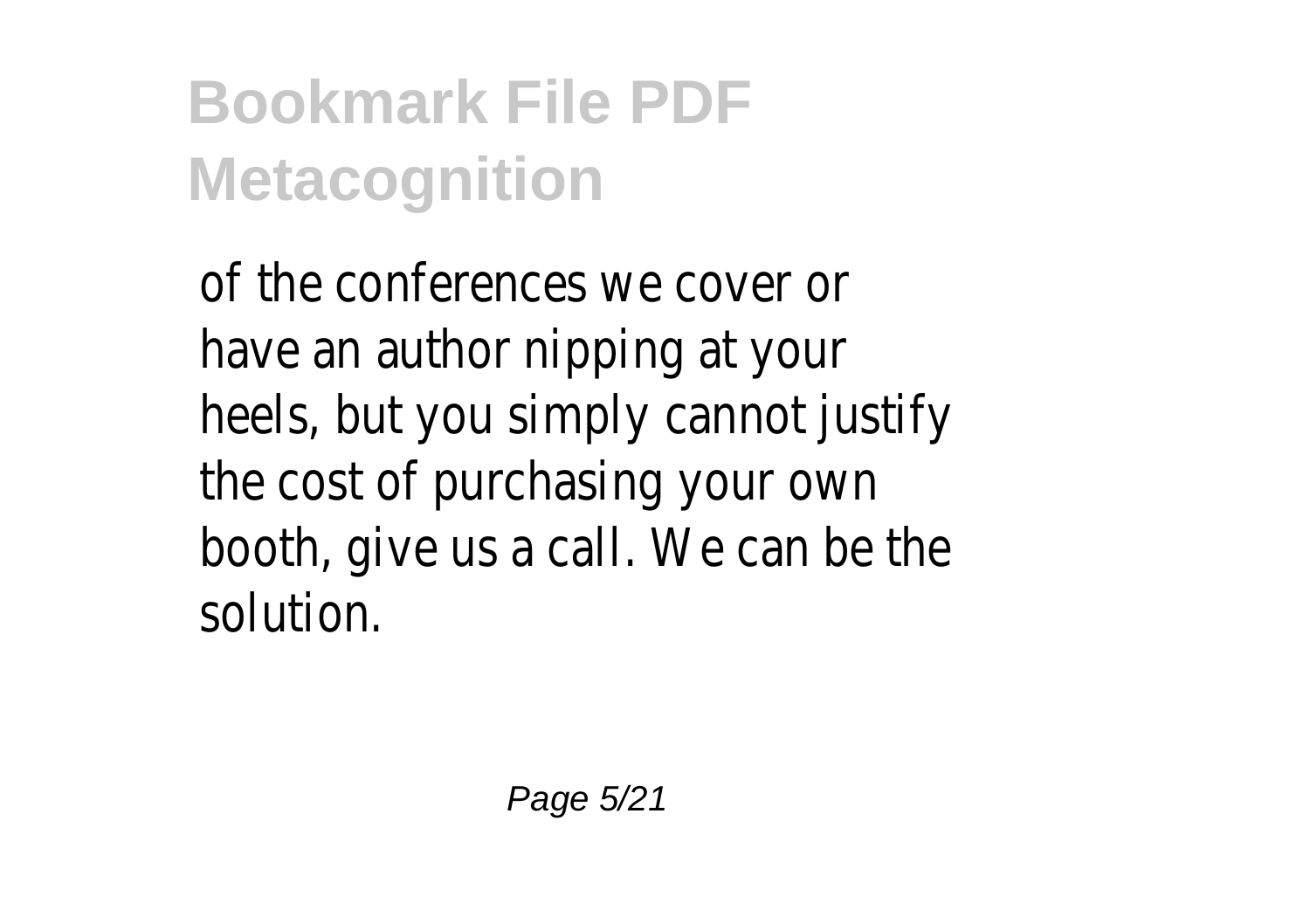Metacognition Definition & Meaning - Merriam-Webster Metacognition is the practice of being aware of one's own thinki Some scholars refer to it as "thinking about thinking." Fogart and Pete give a great everyday example of metacognition: Think. Page 6/21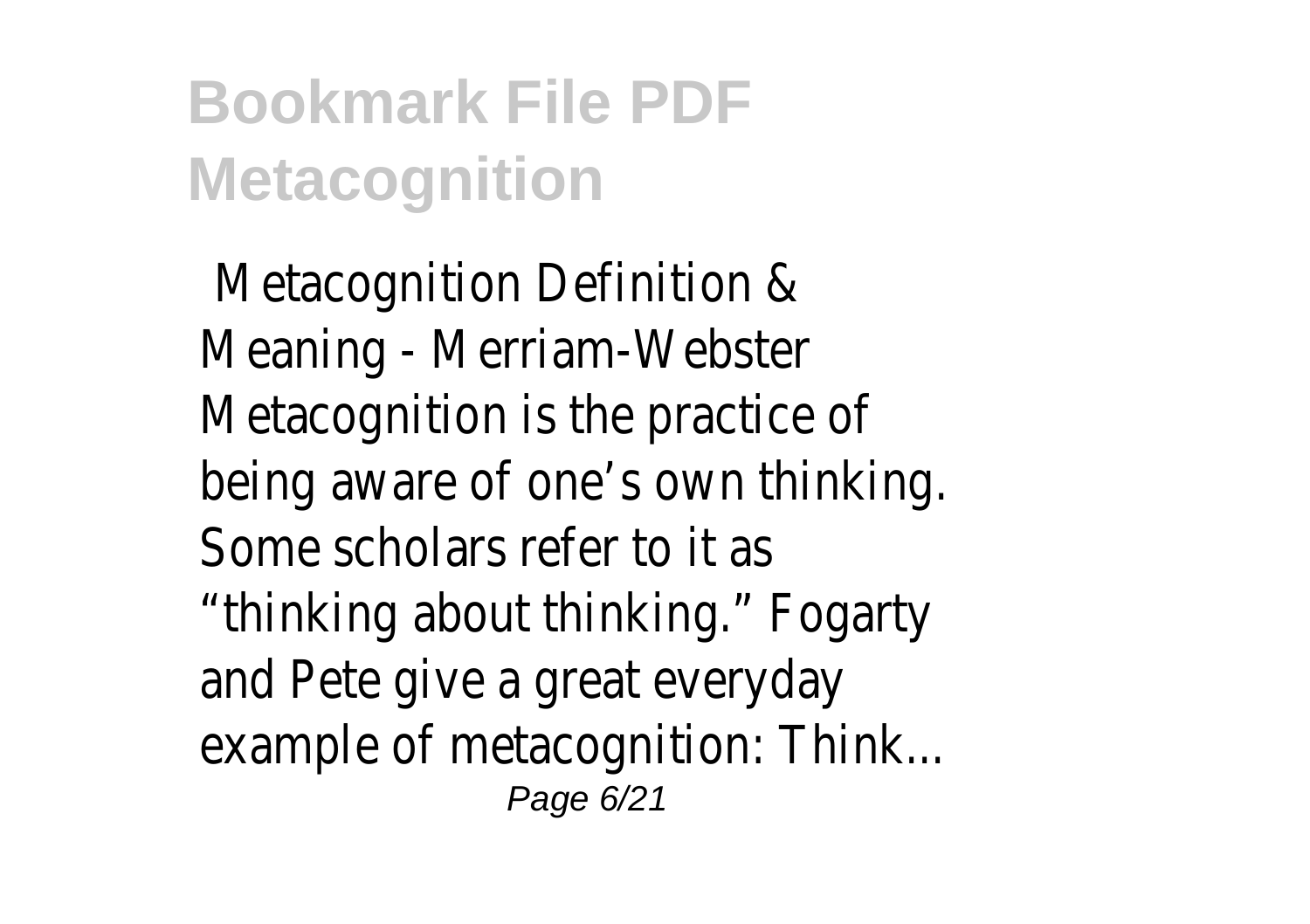What Is Metacognition? How Do Help Us Think? Metacognition is an important thinking skill which is defined as 'thinking about thinking.' This involves any behaviour directly linked with a person's control ar Page 7/21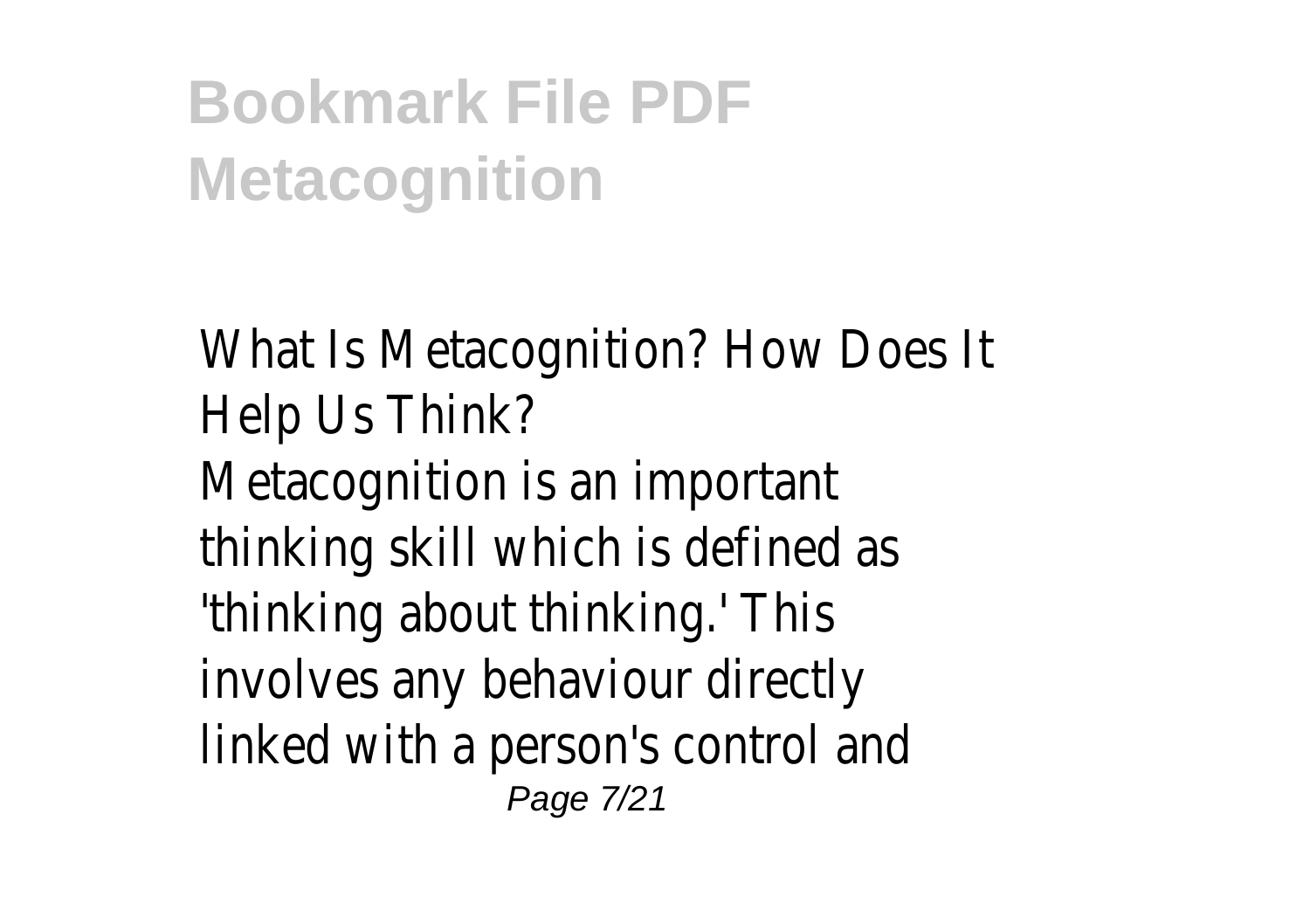monitoring of their own learning and thinking, including emotion. These behaviours can include (but are not limited to): setting goals

Metacognition  $\vert$  Center for Teach | Vanderbilt University Metacognition, sometimes Page 8/21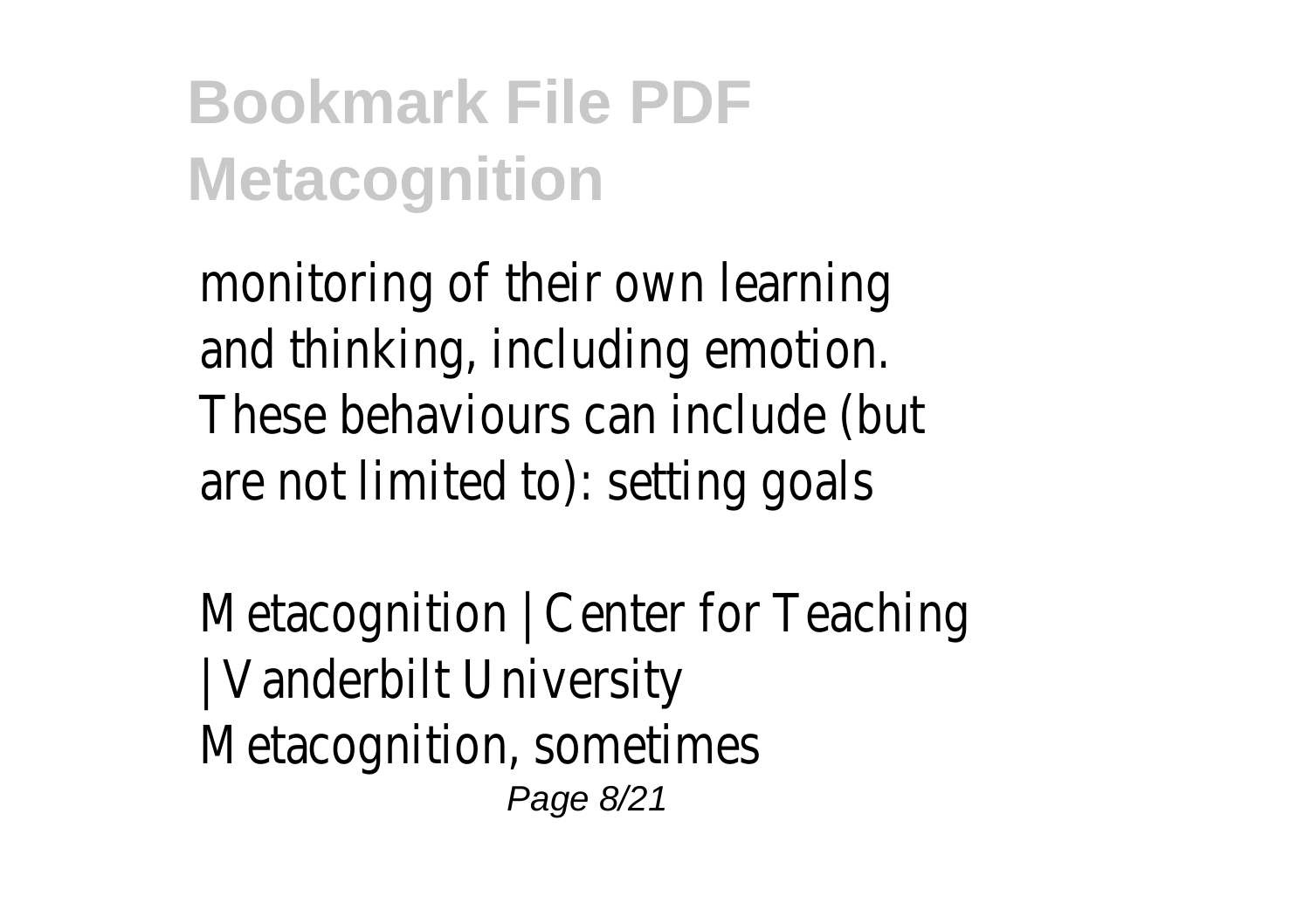described as "thinking about your own thinking," refers to knowled about one's own thoughts and cognitive processes as well as t cognitive regulation involved in directing one's learning.

What Is Metacognition In Education Page 9/21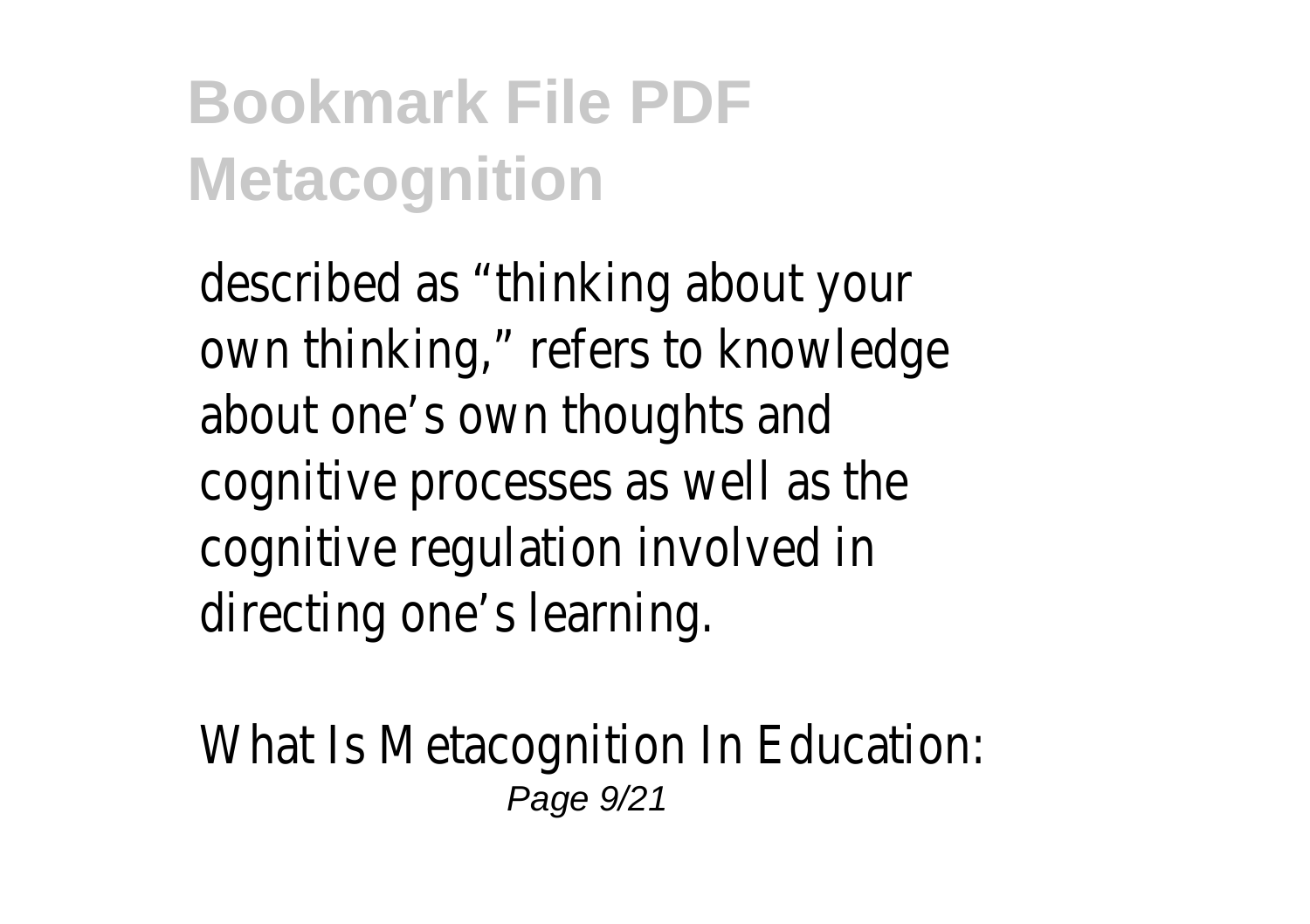Benefits & Strategies of ... Metacognition is the ability to the about your own thinking. 'Meta' means beyond and 'Cognition' means thinking. So, metacognitive strategies involve reflecting on a regulating how you think. Having this skill is essential for improvir Page 10/21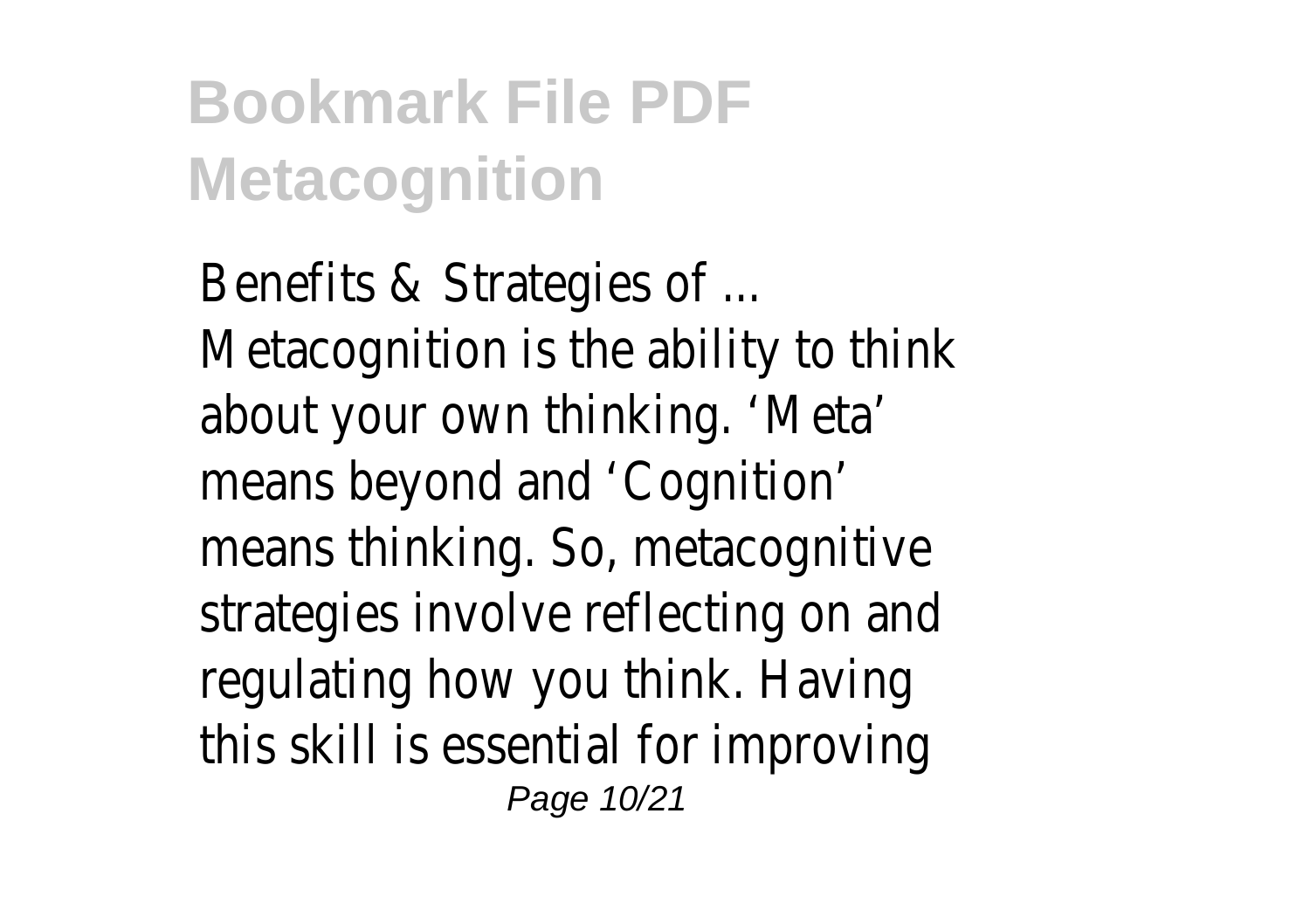your own productivity and effectiveness at school or work.

Metacognition | Columbia CTL Metacognition is used as a collective term describing a num of phenomena, activities, and experiences related to the Page 11/21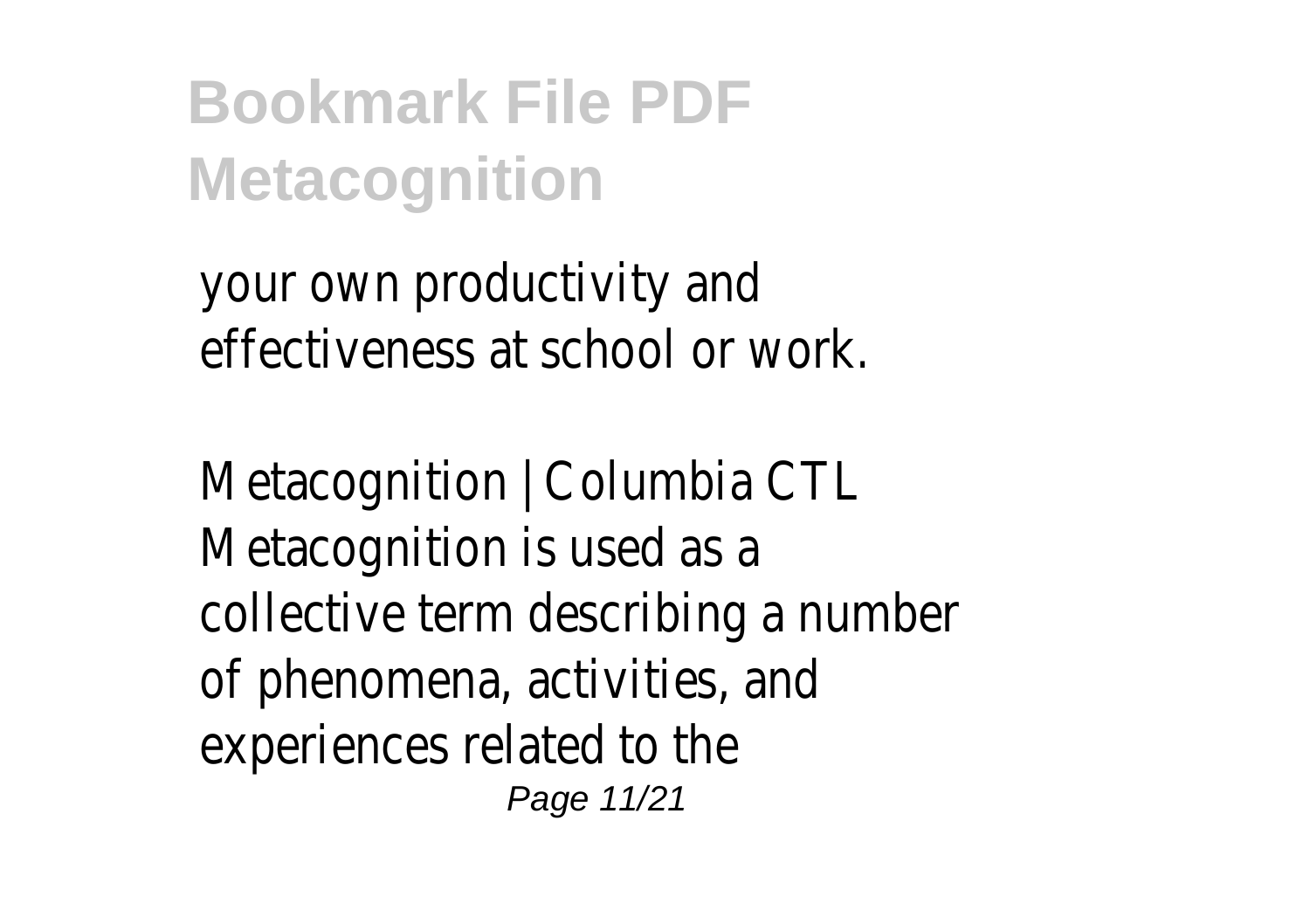knowledge and control of one's cognitive functions (e.g., perception, learning, memory, understanding, and thinking).

Metacognition - Wikipedia Metacognition is the process of thinking about one's own thinkir Page 12/21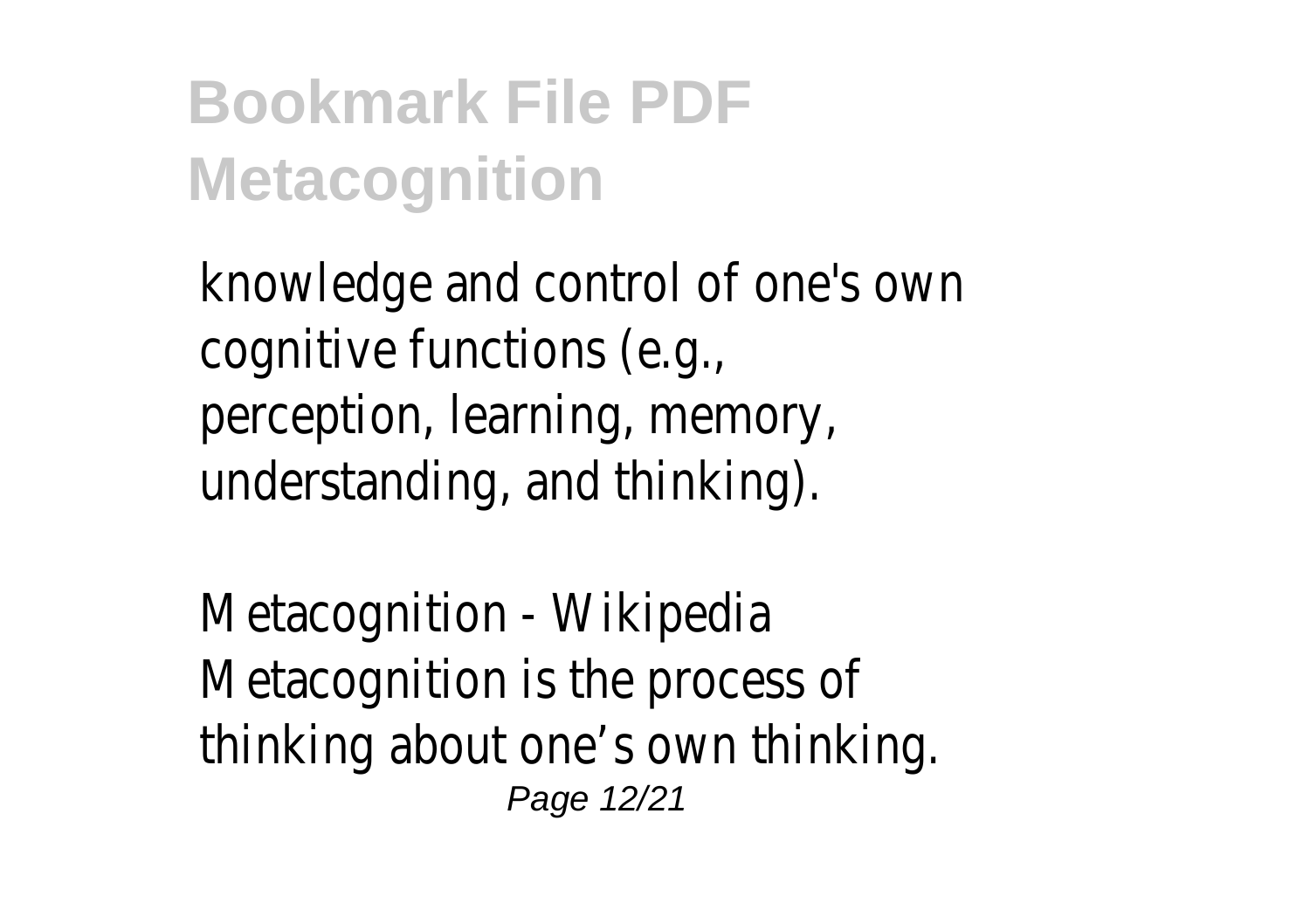It's self-knowledge; the knowled of your own mind and its processes. It's powerful knowledge, too, as it's what determines how we make our live better and more productive. Soundstands that confusing? Let's break it down.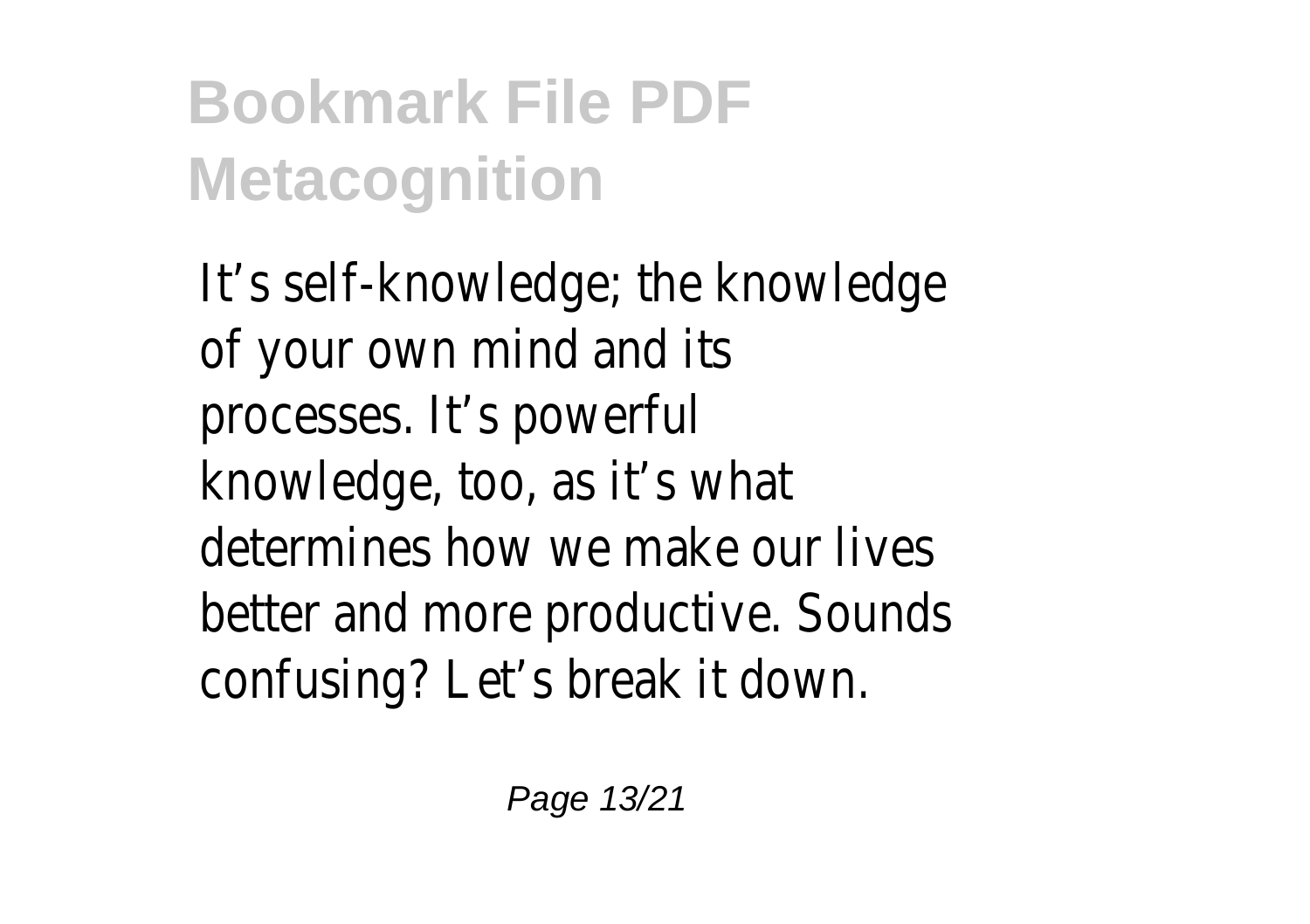Metacognition Metacognition is an awareness one's thought processes and an understanding of the patterns behind them. The term comes from the root word meta, meaning "beyond", or "on top of". Metacognition can take many Page 14/21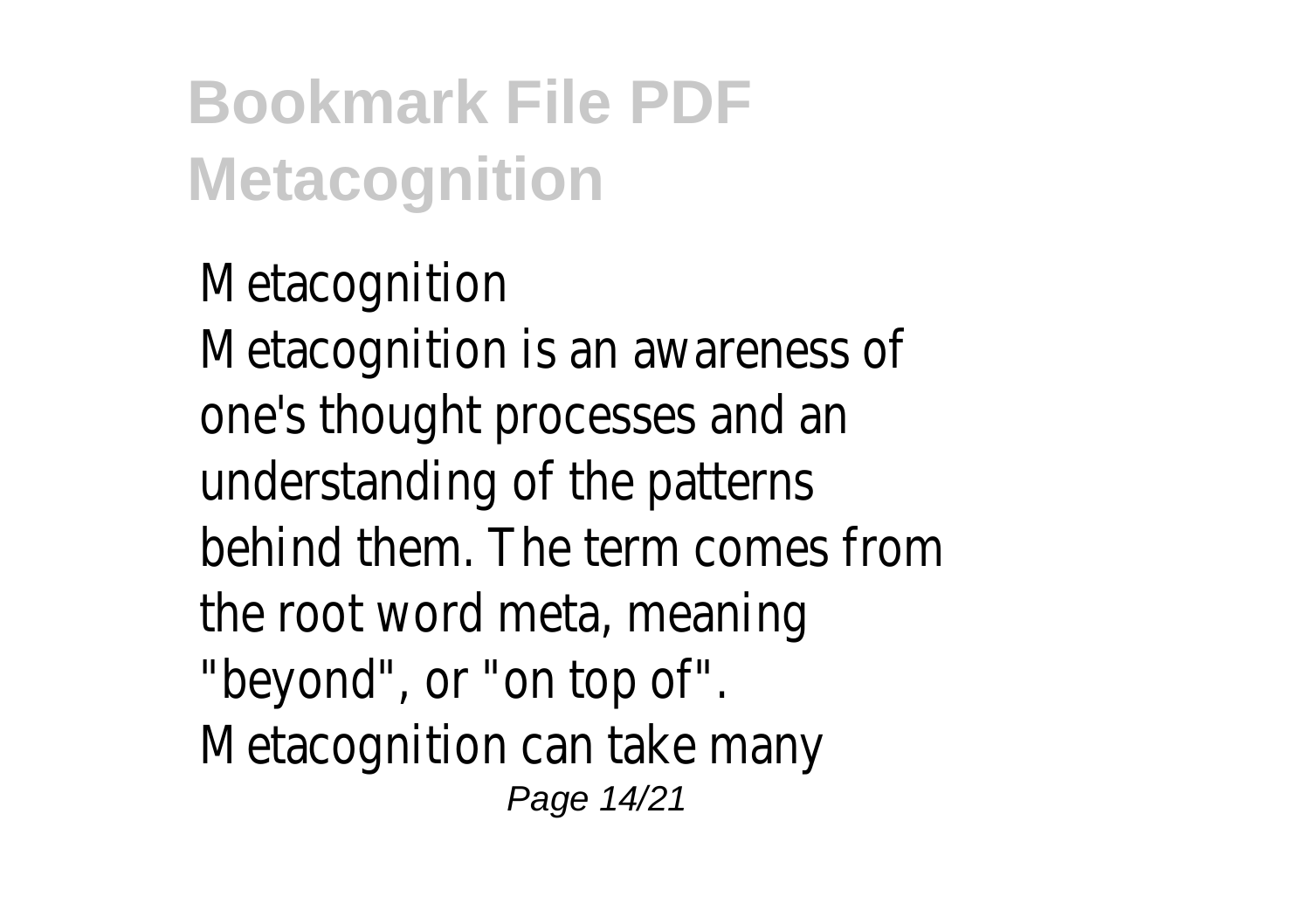forms, such as reflecting on one ways of thinking and knowing w and how to use particular strate for problem-solving. There are generally two components of metacognition: (1) knowledge ab cognition and (2) regulation of cognition.

Page 15/21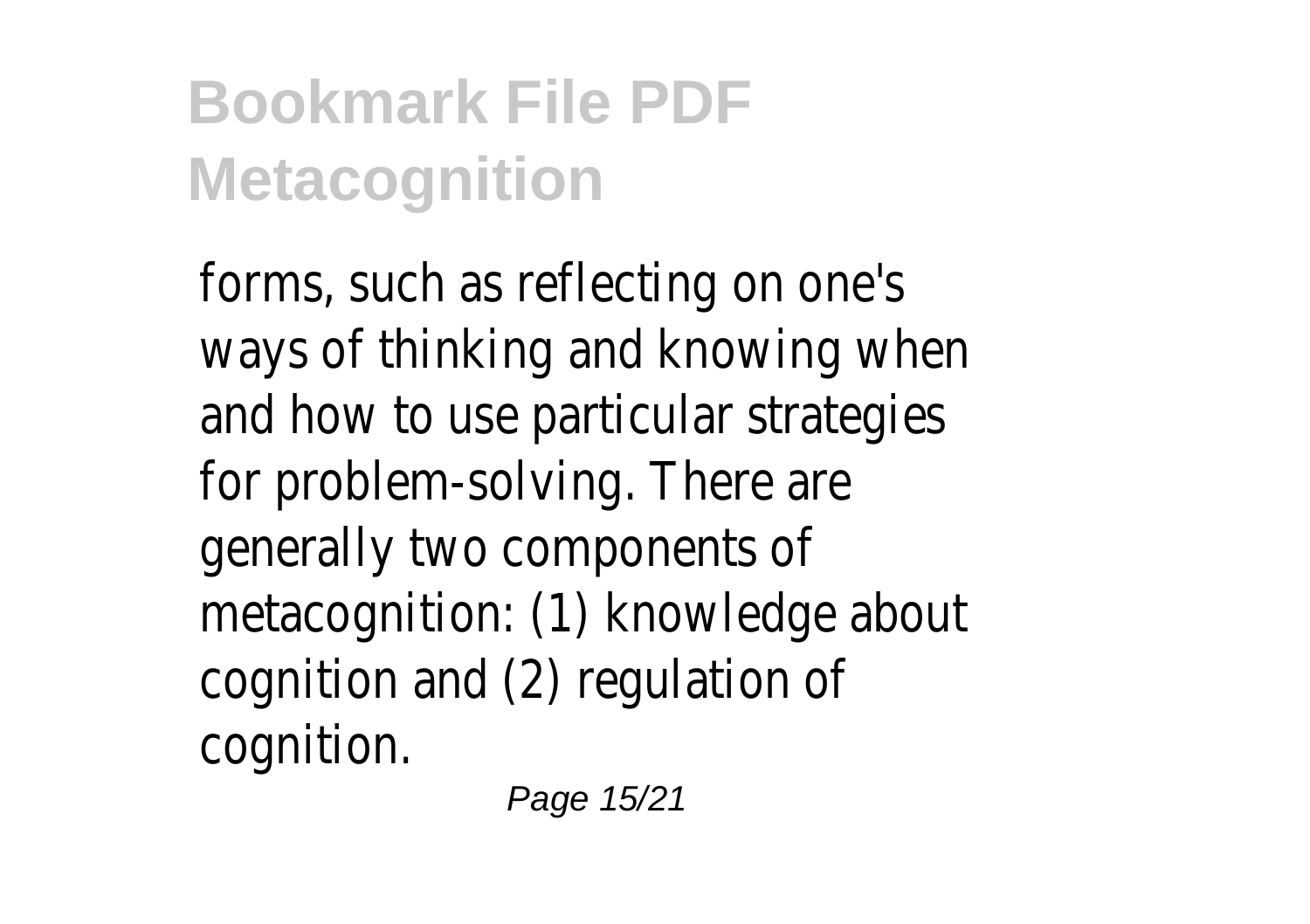Meaning, Psychology And Examples of Metacognition - Harappa Metacognition is, put simply, thinking about one's thinking. M precisely, it refers to the proces used to plan, monitor, and asses Page 16/21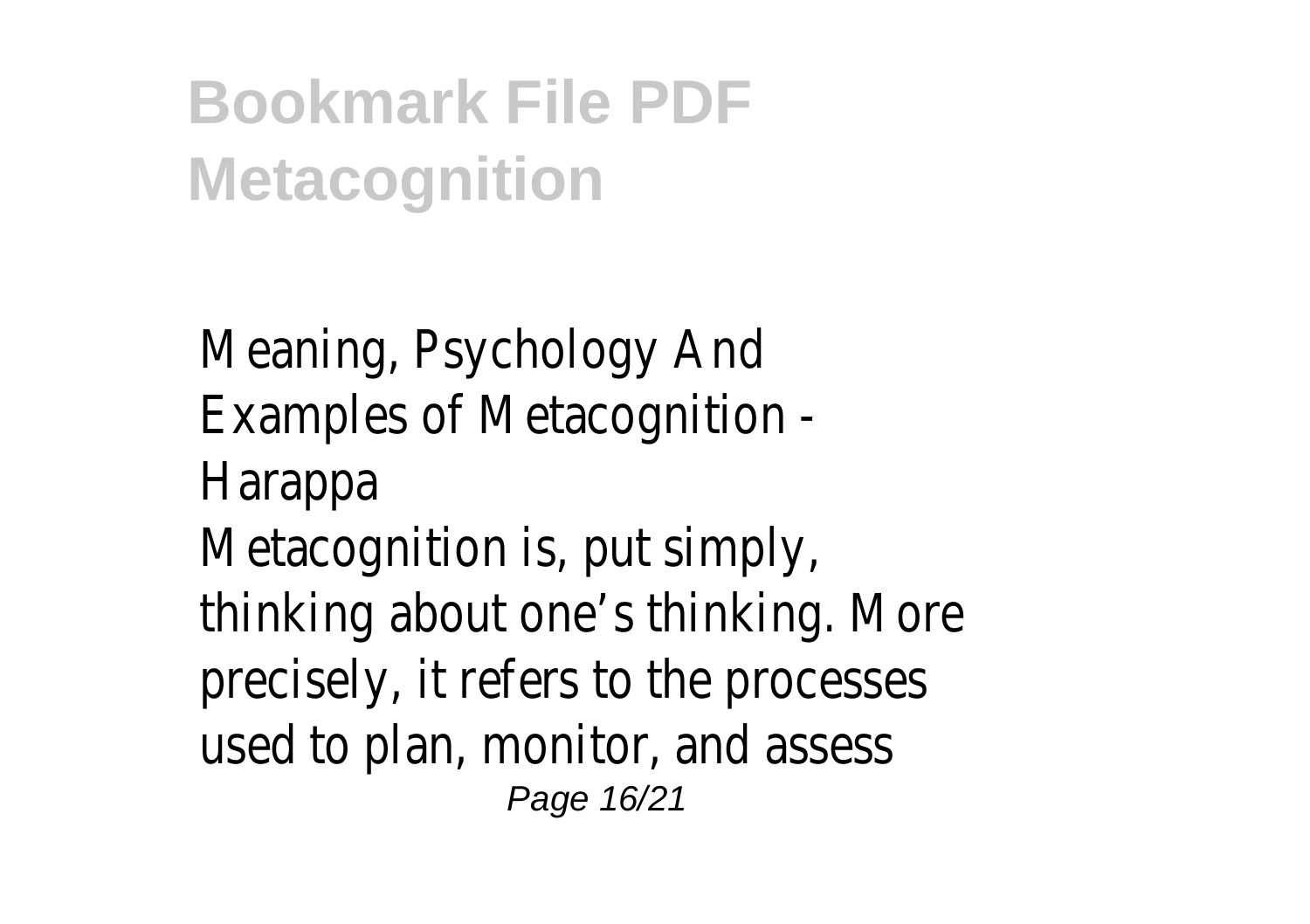one's understanding and performance. Metacognition includes a critical awareness of one's thinking and learning and b oneself as a thinker and learner.

Metacognition Metacognition refers to a person Page 17/21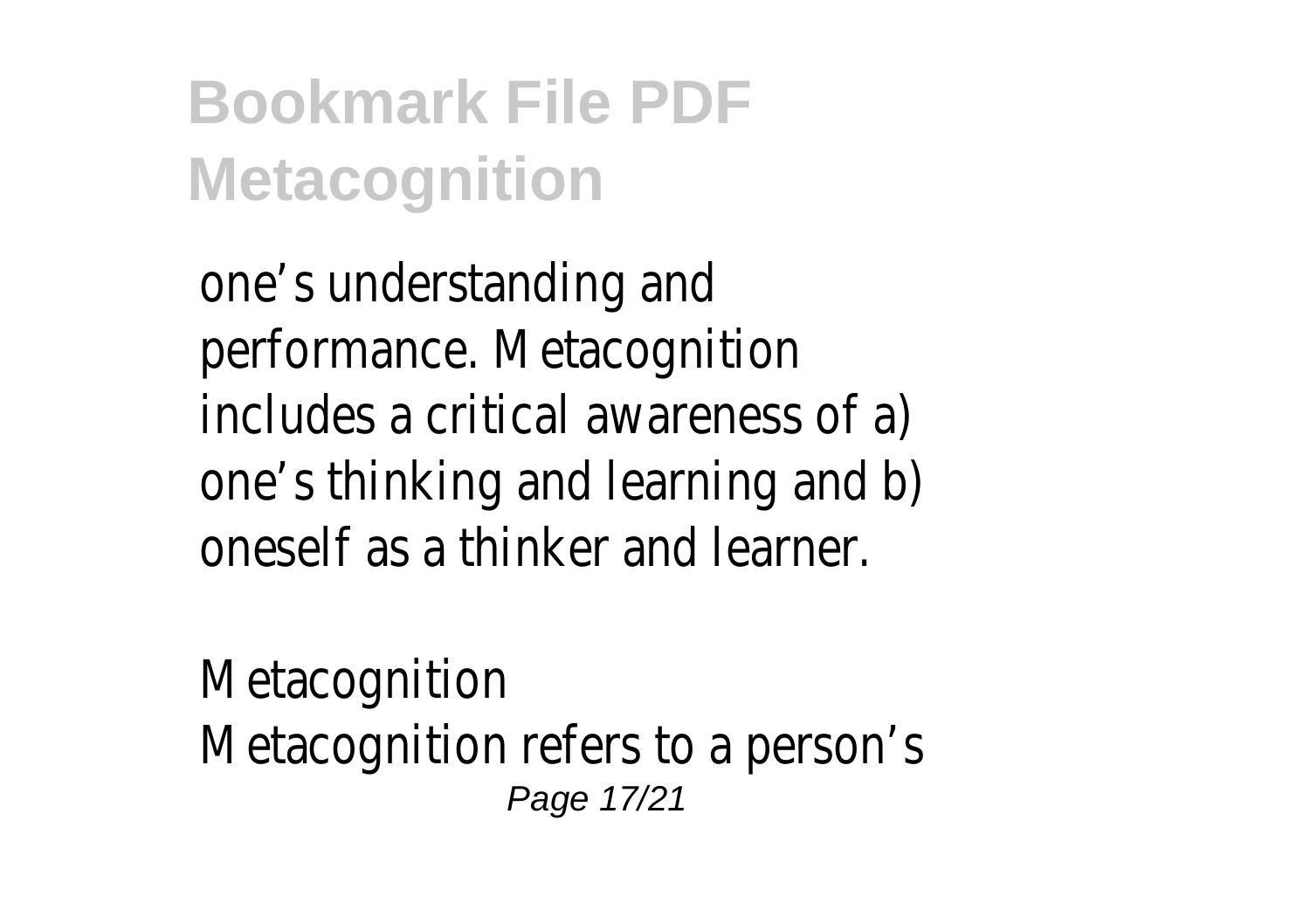ability to understand, plan, monit evaluate and make changes to the learning habits or behaviours. Th do this to confront the challeng and bring out new and unique solutions to their problems. The active monitoring and modificati of the thought process is an Page 18/21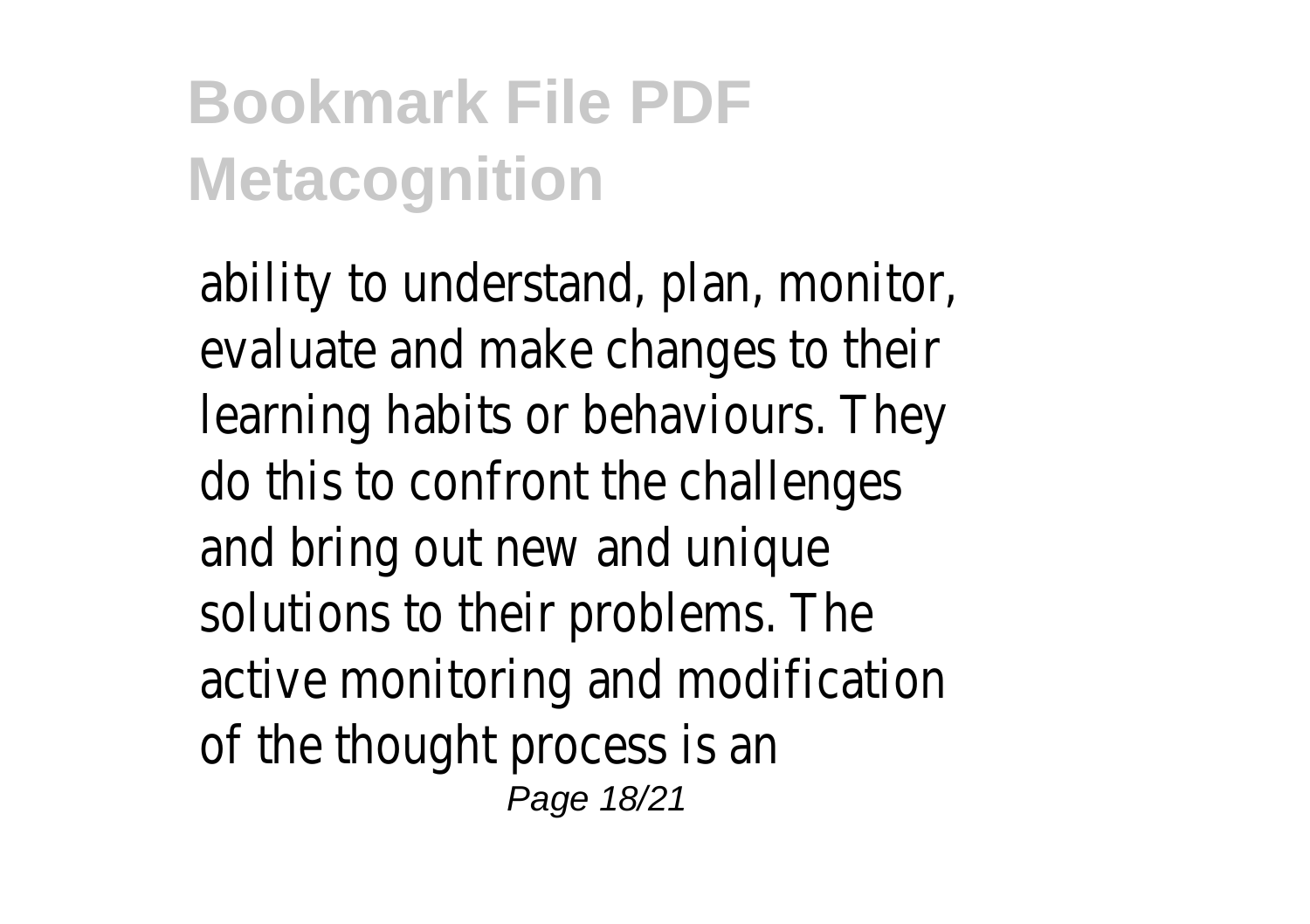integral part of the concept.

Metacognition - an overview | ScienceDirect Topics metacognition noun meta· cog· n tion | \ ?me-t?-käg-?ni-sh?n \ Definition of metacognition : awareness or analysis of one's o Page 19/21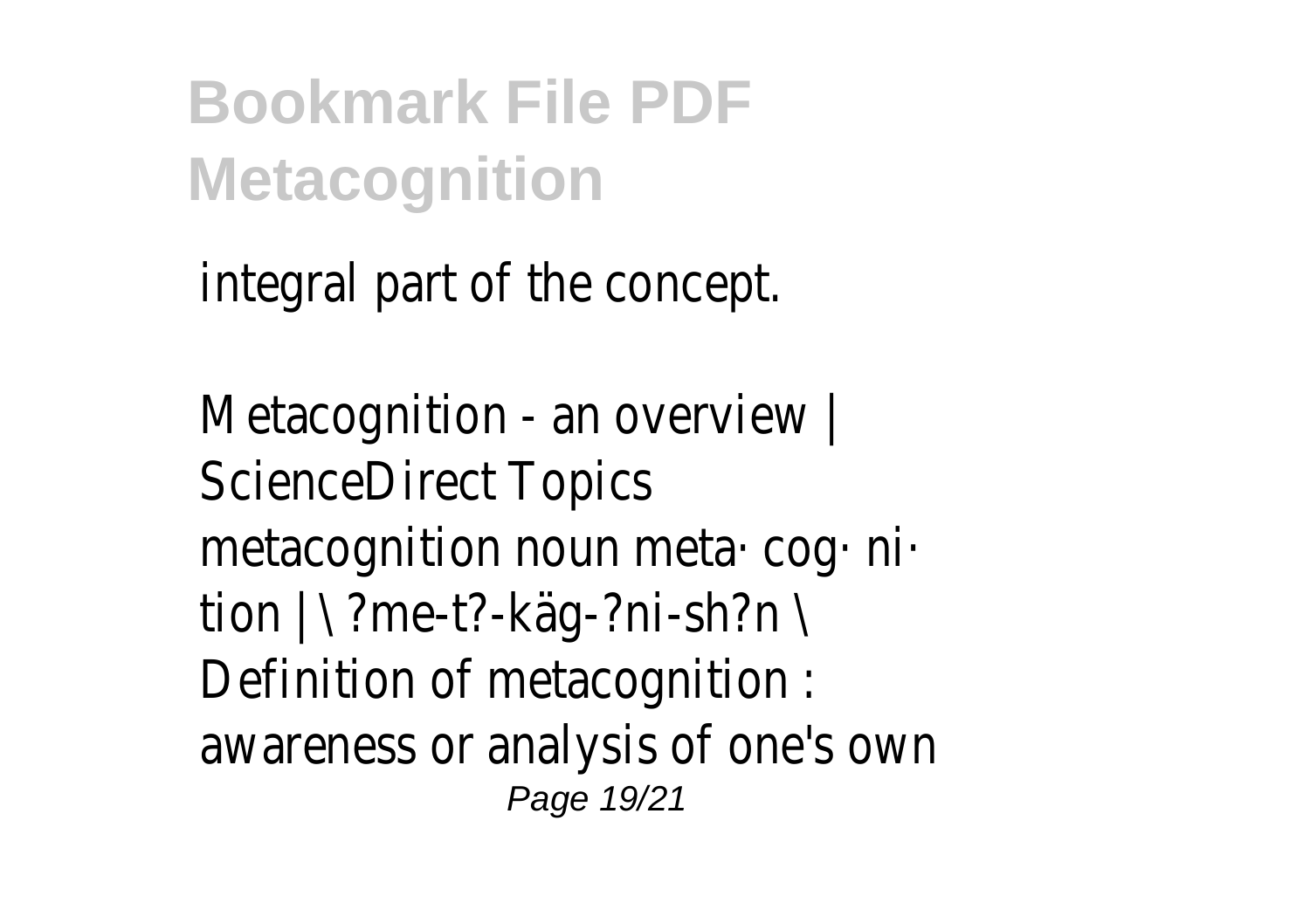learning or thinking processes research on metacognition ... has demonstrated the value of monitoring one's own cognitive processes — Colette A. Daiute Examples of metacognition in a Sentence